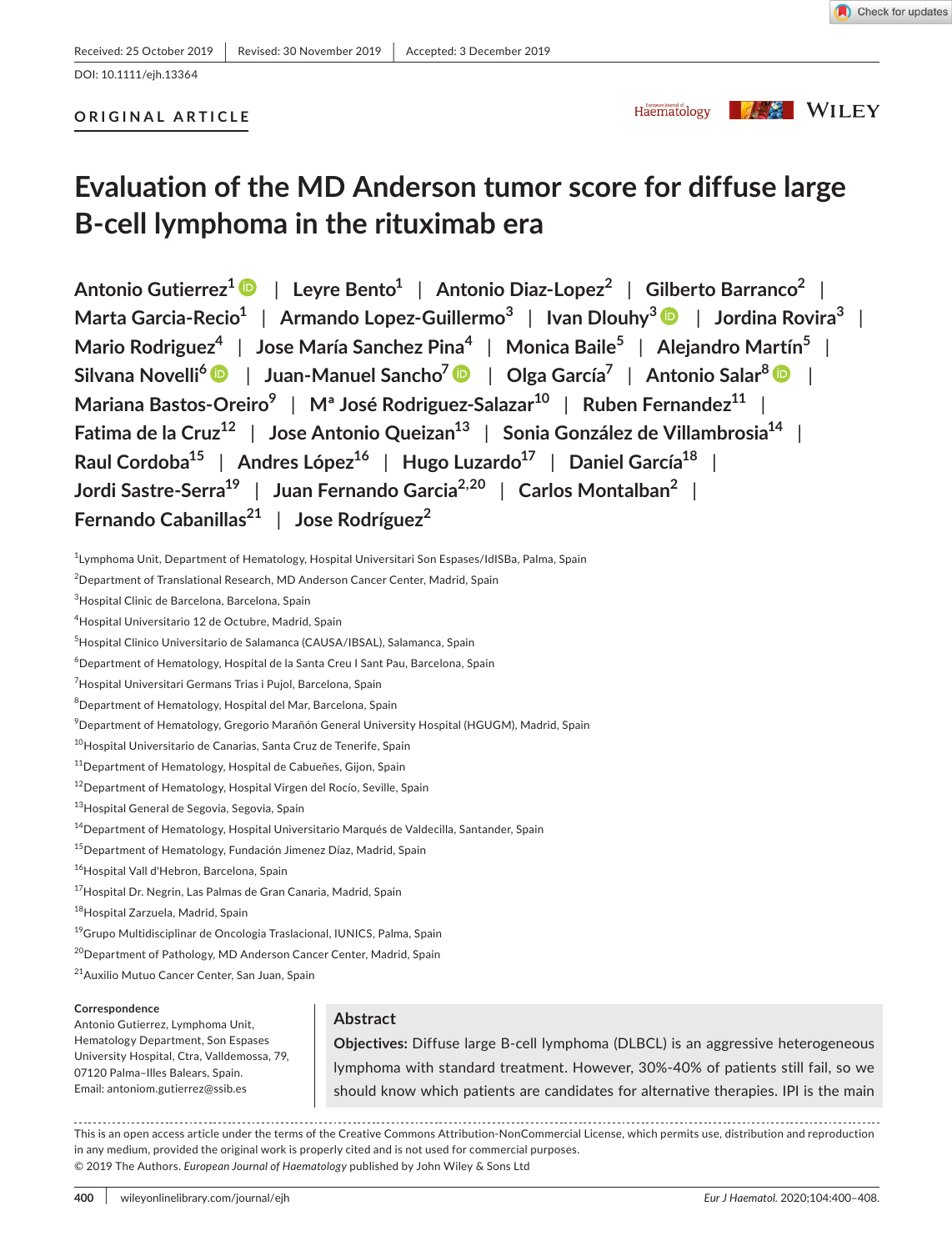Jose Rodríguez, Department of Translational Research, MD Anderson Cancer Center Madrid, C/Arturo Soria, 270, Madrid, Spain. Email: [joseguez89@hotmail.com](mailto:joseguez89@hotmail.com)

#### **Funding information**

Consejería de Educación e Investigación, Grant/Award Number: B2017/BMD-3778; Instituto de Salud Carlos III, Grant/Award Number: PI12/1832

prognostic score but, in the rituximab era, it cannot identify a very high-risk (HR) subset. The MD Anderson Cancer Center reported a score in the prerituximab era exclusively considering tumor-related variables: Tumor Score (TS). We aim to validate TS in the rituximab era and to analyze its current potential role.

**Methods:** From GELTAMO DLBCL registry, we selected those patients homogeneously treated with R-CHOP (n = 1327).

**Results:** Five-years PFS and OS were 62% and 74%. All variables retained an independent prognostic role in the revised TS (R-TS), identifying four different risk groups, with 5-years PFS of 86%, 71%, 50%, and very HR (28%). With a further categorization of three variables of the original TS (Ann Arbor Stage, LDH and B2M), we generated a new index that allowed an improvement in HR assessment.

**Conclusions:** (a) All variables of the original TS retain an independent prognostic role, and R-TS remains predictive in the rituximab era; (b) R-TS and additional categorization of LDH, B2M, and AA stage (enhanced TS) increased the ability to identify HR subsets.

#### **KEYWORDS**

diffuse large B-cell lymphoma, international prognostic index, prognosis, score, tumor score

## **1** | **INTRODUCTION**

Diffuse large B-cell lymphoma (DLBCL) is a heterogeneous group of aggressive lymphomas, considering their biologic, pathological, and clinical backgrounds. Treatment of DLBCL is relatively homogeneous and standard, mainly based on the R-CHOP regimen that produces complete remission (CR) rates of around  $70\%$ -90% $^{1,2}$  and 5-years progression-free survival (PFS) and overall survival (OS) of around 60%-70%. $^3$  However, 30%-40% of patients are still failing this standard therapy, so efforts to improve outcomes by new approaches or adding new drugs are needed. For this purpose, the most important point is how we can identify those patients at high risk of failure with standard therapy.

The most important and widely used clinical prognostic score is the International Prognostic Index (IPI) proposed in 1993 $^{\rm 4}$  and lately validated in the rituximab era (R-IPI). $^5$  However, despite being a good prognostic score, it cannot identify a very high-risk (HR) subset in the rituximab era: The HR group of R-IPI has a 4-years OS and PFS higher than 50%. Several attempts have been made to try to improve: the NCCN-IPI and the GELTAMO-IPI.<sup>6-8</sup>

In 1992, the MD Anderson Cancer Centre (MDACC) reported a score exclusively considering variables related to the tumor: the Tumor Score (TS).<sup>9</sup> Two of them were already in IPI: LDH and Ann Arbor stage, but three were different: beta-2 microglobulin (B2M), bulky mass, and B symptoms. The study was performed in 144 intermediate lymphomas treated frontline with CHOP-bleo plus radiotherapy, if localized, and CHOP-Bleo/CMED, in advanced stage. The result was a simple prognostic model that identified in the prerituximab era two prognostic groups: low-risk (3-years failure-free

#### **Novelty statement**

- The manuscript evaluates the Tumor Score (TS), revised in the rituximab era (R-TS) and provides an evolution of the score (Enhanced TS).
- We describe two ways (R-TS and Enhanced TS) that improve high-risk assessment in DLBCL, with a more precise identification of a very high-risk subset.
- TS may be used in standard clinical practice and inside clinical trials.

survival [FFS] of 83%) vs high-risk (3-years FFS of 24%). This index has not been studied in the rituximab era. We aim to evaluate and validate the TS in the rituximab era, analyzing its current potential role in DLBCL.

### **2** | **METHODS**

# **2.1** | **Patients**

This study is a nationwide retrospective analysis of an unselected population of patients with DLBCL treated in Spain from November 2000 to April 2014. We selected from the original final GELTAMO  $DLBCL<sup>8</sup>$  database (n = 2156) and those cases that received frontline induction with R-CHOP had all variables of IPI and TS available and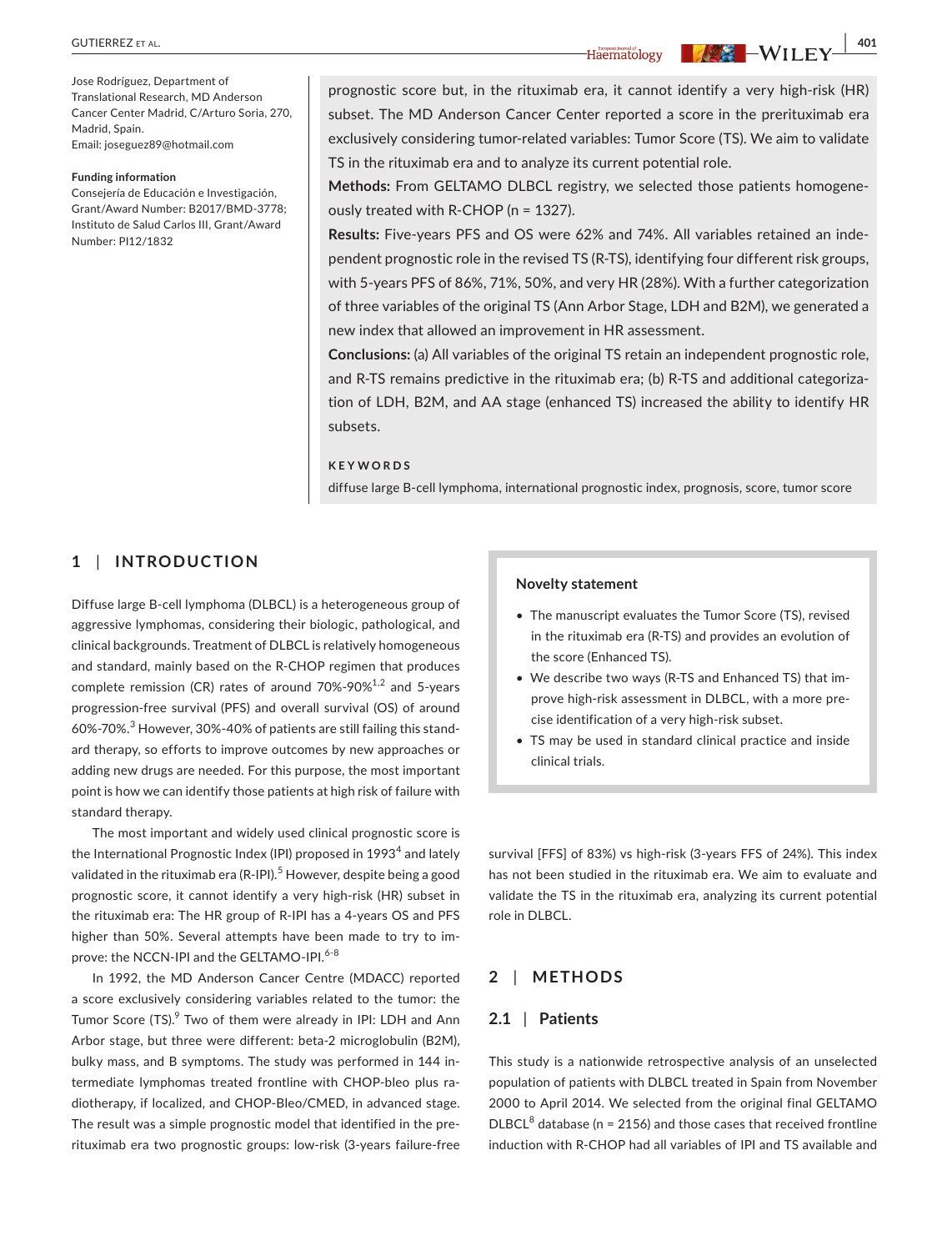a minimum follow-up of 1 year (n = 1327). The study was approved by the Ethics Committee (EC) of the Hospital Ramon y Cajal (Madrid, Spain), which is the reference EC.

Standard clinical characteristics with prognostic value in DLBCL were registered at the time of diagnosis. LDH and B2M levels were normalized and presented as normal (ratio to the normal level in the local center ≤ 1) or high (ratio > 1).

## **2.2** | **Statistical methods**

The primary endpoint was PFS, defined as the time from diagnosis to refractoriness (lack of CR at the end of induction or early progression), relapse, or death from any cause. As an evaluation of CR may differ between the participating hospitals or the period of time, including Cheson or Lugano criteria,<sup>10-12</sup> we excluded those cases with <12-month follow-up to avoid sensitivity or specificity bias related to different response criteria in terms of progression identification.

OS was calculated from the date of diagnosis until death from any cause. PFS and OS were analyzed with the Kaplan-Meier method and compared with the log-rank test. Multivariate analysis with the variables that appeared to be significant in the univariate analysis was carried out according to the Cox proportional hazard regression model. The validity of proportional hazard assumption was verified by adding a time-dependent variable to each model to confirm that HR for each covariate did not increase or decrease over time. Comparisons between scores were performed using the C index.

#### **2.3** | **Enhanced TS design**

To develop the enhanced TS (enhanced TS), the series was nonrandomly split into training and validation cohorts, representing 85% (all series excluding centers in the validation cohort; n = 1124) and 15% (Hospital del Mar, Son Espases and Dr Negrin; n = 203) of the whole series, respectively. To further improve the ability

patients (n = 1327)

**TABLE 1** Main characteristics of

| <b>Characteristics</b> | <b>Whole series</b><br>$(N = 1327)$ | <b>Training cohort</b><br>$(N = 1124)$ | <b>Validation cohort</b><br>$(N = 203)$ | P    |
|------------------------|-------------------------------------|----------------------------------------|-----------------------------------------|------|
| Age                    |                                     |                                        |                                         |      |
| 18-60                  | 580 (44%)                           | 489 (44%)                              | 91 (45%)                                | .76  |
| >60y                   | 747 (56%)                           | 635 (56%)                              | 112 (55%)                               |      |
| Sex                    |                                     |                                        |                                         |      |
| Male                   | 658 (50%)                           | 559 (50%)                              | 99 (49%)                                | .76  |
| Female                 | 663 (50%)                           | 559 (50%)                              | 104 (51%)                               |      |
| LDH                    |                                     |                                        |                                         |      |
| Normal                 | 611 (46%)                           | 521 (46%)                              | 90 (44%)                                | .65  |
| Elevated               | 716 (54%)                           | 603 (54%)                              | 113 (56%)                               |      |
| AA stage               |                                     |                                        |                                         |      |
| $I-II$                 | 518 (39%)                           | 442 (39%)                              | 76 (37%)                                | .64  |
| $III - IV$             | 809 (61%)                           | 682 (61%)                              | 127 (63%)                               |      |
| # extranodal sites     |                                     |                                        |                                         |      |
| $0 - 1$                | 1087 (82%)                          | 933 (83%)                              | 154 (76%)                               | .017 |
| >1                     | 238 (18%)                           | 189 (17%)                              | 49 (24%)                                |      |
| <b>ECOG PS</b>         |                                     |                                        |                                         |      |
| $0 - 1$                | 916 (70%)                           | 785 (70%)                              | 131 (66%)                               | .27  |
| >1                     | 394 (30%)                           | 328 (29%)                              | 66 (33%)                                |      |
| <b>B</b> symptoms      |                                     |                                        |                                         |      |
| Yes                    | 504 (38%)                           | 412 (37%)                              | 92 (45%)                                | .023 |
| No                     | 823 (62%)                           | 712 (63%)                              | 111 (55%)                               |      |
| <b>Bulky mass</b>      |                                     |                                        |                                         |      |
| Yes                    | 385 (29%)                           | 319 (28%)                              | 66 (32%)                                | .24  |
| No                     | 942 (71%)                           | 805 (72%)                              | 137 (67%)                               |      |
| B <sub>2</sub> M       |                                     |                                        |                                         |      |
| Normal                 | 657 (50%)                           | 565 (50%)                              | 92 (45%)                                | .2   |
| Elevated               | 670 (50%)                           | 559 (50%)                              | 111 (55%)                               |      |

Abbreviations: AA, Ann Arbor; B2M, beta-2 microglobulin; ECOG PS, Eastern Cooperative Oncology Group Performance Status; LDH, lactate dehydrogenase.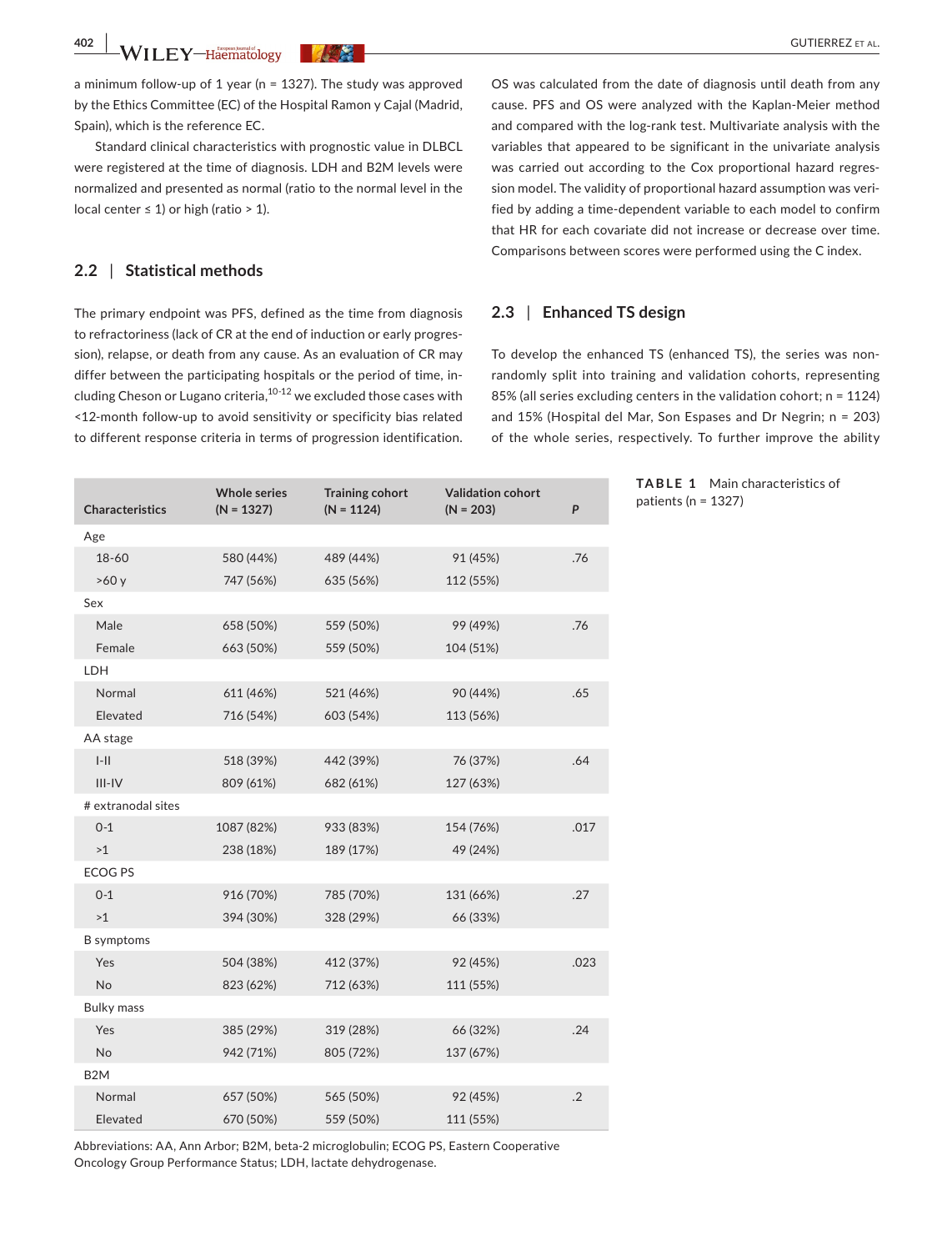of finding a very HR subset with the variables included in TS, we tested the possibility of analyzing a further categorization of several of the original TS variables (AA state, LDH, and B2M). In the last two, we examined the linearity assumption concerning their effects on PFS using MAXTAT and restricted cubic splines,<sup>13</sup> followed by refined categorization in the CoX model, minimizing Martingale residuals.<sup>14</sup> B symptoms or bulky mass were included as the original binary ones.

### **3** | **RESULTS**

#### **3.1** | **Characteristics of patients**

The main characteristics of patients included in the study (n = 1327) are shown in Table 1. Regarding R-IPI, 12%, 45%, and 43% pertained to the low, intermediate and high-risk groups, respectively. Considering the original TS, 53% and 47% were scored as low or high risk.

| Univariate analysis   | 5-y PFS (IC95%)        | P     | $5-y$ OS            | P      |
|-----------------------|------------------------|-------|---------------------|--------|
| Age                   |                        |       |                     |        |
| $0 - 60$              | 67% (63-71)            | 001   | 81% (78-85)         | 0.001  |
| >60                   | 57% (54-61)            |       | 69% (65-72)         |        |
| Sex                   |                        |       |                     |        |
| Male                  | 58% (54-62)            | .006  | 71% (67-74)         | .01    |
| Female                | 66% (62-69)            |       | 78% (75-81)         |        |
| LDH                   |                        |       |                     |        |
| Normal                | 72% (68-76)            | 001   | 84% (80-87)         | 0.001  |
| Elevated              | 53% (49-56)            |       | 66% (63-70)         |        |
| AA stage              |                        |       |                     |        |
| $I-II$                | 77% (73-81)            | 0.001 | 86% (83-89)         | 0.001  |
| $III-IV$              | 52% (48-55)            |       | 67% (63-70)         |        |
| Extranodal sites      |                        |       |                     |        |
| $0 - 1$               | 65% (62-68)            | 001   | 77% (74-79)         | 1001   |
| >1                    | 46% (39-53)            |       | 63% (56-69)         |        |
| <b>ECOG PS</b>        |                        |       |                     |        |
| $0 - 1$               | 69% (66-72)            | 0.001 | 81% (78-84)         | < .001 |
| >1                    | 45% (40-50)            |       | 58% (52-63)         |        |
| <b>B</b> symptoms     |                        |       |                     |        |
| Yes                   | 47% (42-52)            | 001   | 62% (58-67)         | < .001 |
| No                    | 70% (67-74)            |       | 81% (79-84)         |        |
| <b>Bulky mass</b>     |                        |       |                     |        |
| Yes                   | 53% (48-58)            | 0.001 | 67% (62-72)         | 001    |
| No                    | 65% (62-68)            |       | 77% (74-80)         |        |
| B <sub>2</sub> M      |                        |       |                     |        |
| Elevated              | 52% (48-56)            | 001   | 65% (61-69)         | 001    |
| Normal                | 71% (67-75)            |       | 83% (80-87)         |        |
| Multivariate analysis | <b>PFS HR (95% CI)</b> | P     | OS HR (95% CI)      | P      |
| Age $> 60 y$          | $1.22(1.01-1.47)$      | .036  | $1.64(1.3-2.06)$    | 001    |
| III-IV AA stage       | $1.75(1.4-2.19)$       | 0.001 | $1.52(1.16-2)$      | .002   |
| Elevated LDH          | 1.29 (1.06-1.58)       | .011  | 1.30 (1.02-1.66)    | .032   |
| ECOG PS $> 1$         | $1.47(1.22 - 1.78)$    | 001   | 1.78 (1.42-2.22)    | 001    |
| >1 extranodal site    | 1.09 (0.88-1.36)       | .41   | 1.07 (0.83-1.38)    | .62    |
| <b>B</b> symptoms     | $1.28(1.06 - 1.56)$    | .012  | $1.35(1.07-1.71)$   | .01    |
| <b>Bulky mass</b>     | $1.32(1.1-1.59)$       | .003  | $1.32(1.06 - 1.64)$ | .013   |
| Elevated B2M          | $1.23(1.01-1.5)$       | .044  | $1.45(1.14-1.86)$   | .003   |

**TABLE 2** Univariate and multivariate analysis of single variables for PFS and OS

Abbreviations: AA, Ann Arbor; B2M, beta-2 microglobulin; ECOG PS, Eastern Cooperative Oncology Group Performance Status; LDH, lactate dehydrogenase; OS, overall survival; PFS, progression-free survival.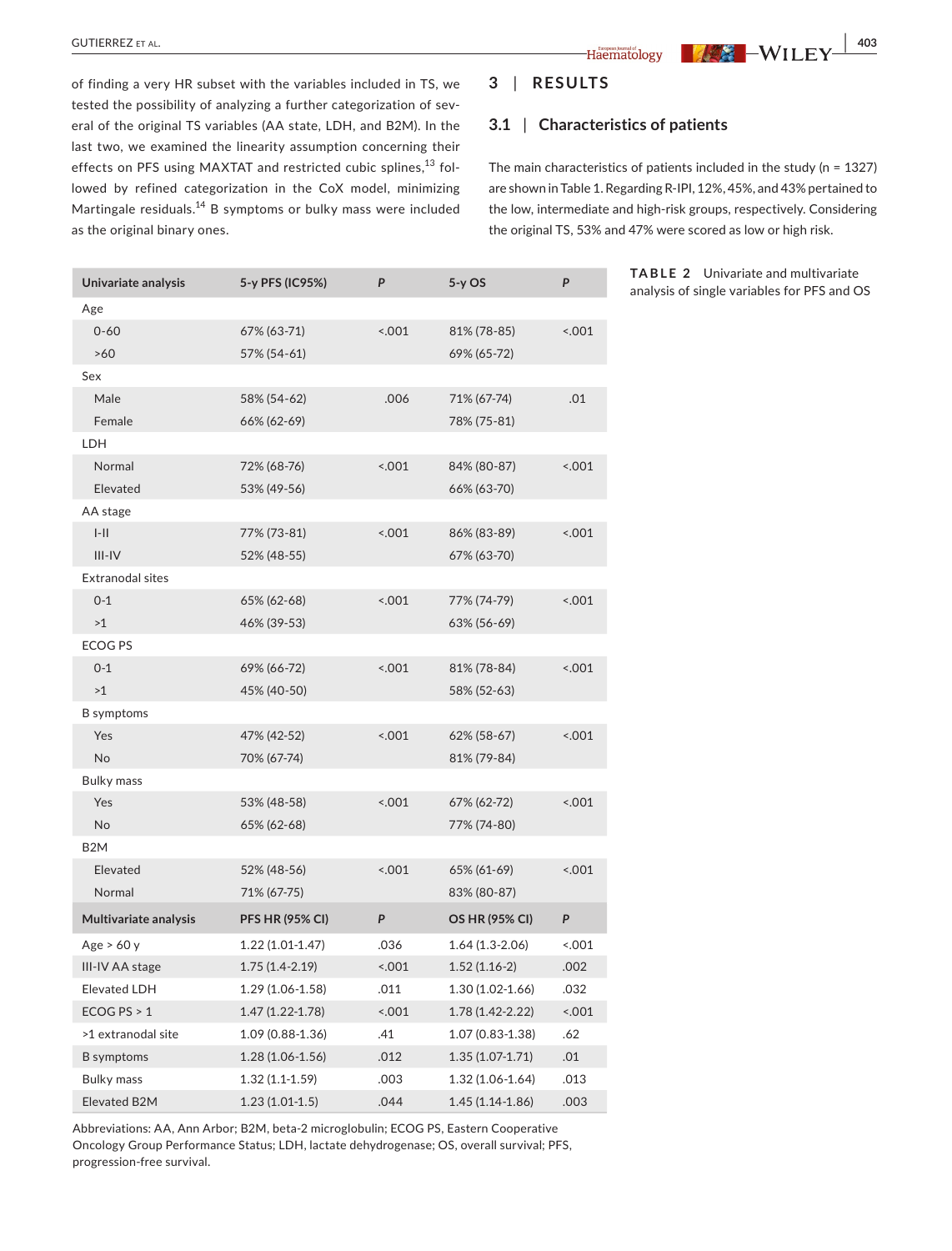**404 WILEY-Haematology** *WAR* 

# **3.2** | **Response rates, PFS and OS according to the TS in the rituximab era**

In our series, 1080 (81%) achieved a CR to frontline R-CHOP. Median follow-up was 59 months (12-176). Five-years PFS and OS were 62% (95% confidence interval [95% CI]: 59-64) and 74% (95% CI: 72-77), respectively. At last follow-up, 338 (26%) had relapsed/progressed and 364 (27%) had died. In the univariate and multivariate survival analyses of PFS and OS, all the variables of the original TS retained an independent prognostic role in our series as well as all the IPI except for more than 1 extranodal site (Table 2).

The original MDCC TS categorization identifies two risk groups in our sample that represent near half the patients with a very different outcome (low and high risk). However, as in the case of original IPI, this original categorization does not identify in the rituximab era a very HR group, as the original HR subset has 61% 5-years OS, 46% 5-years PFS, and a CR rate of 69% (Table 3). For this reason, considering current survival curves, we changed TS categorization to a revised one (Figure 1). The revised TS in the rituximab era (R-TS) remains predictive. R-TS clearly identifies four different risk groups of 5-years PFS (86%, 71%, 50%, and 28%) and OS (93%, 83%, 64%, and 40%) (Figure 1A and B). There is an HR subset with a worse outcome (5-years PFS of 28% and a median PFS of only 4 months). These figures compare favorably with the HR group of R-IPI and NCCN-IPI: 5-years PFS of 47% and 38%, respectively (Figure 1C and D); and are

#### **TABLE 3**  Outcome according to scores

| Risk groups        | $N$ (%)   | 5-y PFS (%) | 5-y OS (%) | CR(%) |
|--------------------|-----------|-------------|------------|-------|
| $R-IPI$            |           |             |            |       |
| $\mathbf{O}$       | 158 (12%) | 86          | 92         | 94    |
| $1 - 2$            | 596 (45%) | 69          | 83         | 88    |
| $3 - 5$            | 559 (43%) | 47          | 60         | 70    |
| Original TS        |           |             |            |       |
| $0 - 2$            | 705 (53%) | 75          | 86         | 92    |
| $3 - 5$            | 624 (47%) | 46          | 61         | 69    |
| $R-TS$             |           |             |            |       |
| 0                  | 198 (15%) | 86          | 93         | 95    |
| $1 - 2$            | 508 (38%) | 71          | 84         | 91    |
| $3 - 4$            | 536 (40%) | 50          | 64         | 73    |
| 5                  | 90 (7%)   | 28          | 40         | 47    |
| <b>NCCN-IPI</b>    |           |             |            |       |
| $0 - 1$            | 168 (13%) | 85          | 94         | 92    |
| $2 - 3$            | 471 (36%) | 70          | 83         | 89    |
| $4 - 5$            | 476 (36%) | 55          | 69         | 78    |
| $6 - 8$            | 200 (15%) | 38          | 48         | 62    |
| <b>GELTAMO-IPI</b> |           |             |            |       |
| 0                  | 161 (12%) | 87          | 93         | 95    |
| $1 - 3$            | 754 (57%) | 65          | 80         | 86    |
| $\overline{4}$     | 224 (17%) | 57          | 68         | 77    |
| $5 - 7$            | 176 (13%) | 29          | 40         | 55    |

like GELTAMO-IPI with 29% 5-years PFS (Figure 1E). These four risk groups of the R-TS represented 15%, 38%, 40%, and 7% of our series, while the HR groups in the R-IPI, NCCN-IPI, and GELTAMO-IPI were 45%, 8%, and 14% of their original series.  $5.6$ 

Regarding response, these four groups also show decreasing CR rates from 95% in low risk to 47% for the HR subgroup, which compares favorably to the CR rates observed in the HR groups of IPI (70%), NCCN-IPI (62%), or GELTAMO-IPI (55%). Even considering OS, R-TS could improve HR assessment with a 5-years OS of 40% compared with 60% in R-IPI and 48% for NCCN-IPI, and like GELTAMO-IPI (40%).

Comparison between TS and the other indexes (IPI, NCCN-IPI, or GELTAMO-IPI) showed similar C indexes for PFS in our series: 0.67 vs 0.66, 0.66 and 0.67, respectively (p = NS) (Figure 1). However, TS had better discrimination of the high-risk subgroup than IPI and NCCN-IPI, both concerning PFS, OS, and CR rate (Table 3). Table 4 shows a comparative analysis of cases considering R-IPI and R-TS scores, in which we can see that R-TS more precisely may subcategorize the risk inside the larger R-IPI groups.

#### **3.3** | **Outcome according to an enhanced TS**

To improve the R-TS, we split the original series in training and validation cohorts. Table 1 shows the clinical characteristics of both cohorts that are similar in most clinical variables, except for the number of extranodal sites and the presence of B symptoms. These differences between cohorts are acceptable in the context of independent samples.

In the training cohort, the abovementioned variables were subcategorized in three categories as shown in Figure 2A-F: AA stage (I, II, and III-IV) (Figure 2A and B), normalized B2M (0-1.13, >1.13- 2.43, and >2.43) (Figure 2C and D), and normalized LDH (0-0.82, 0.82-2.67, and >2.67) (Figure 2E and F). The model obtained in the training cohort was confirmed in the validation set (Figure 3A and B).

With these changes, the new enhanced TS could identify an HR group with a 5-years PFS of 23% and 22%, respectively, in the training and validation cohorts. Low, low-intermediate, and high-intermediate risk groups had a 5-years FFS of 85%, 69%, and 50%, respectively (Figure 3A and B). Furthermore, the HR group of the enhanced TS has a very poor outcome in terms of OS with a 5-years OS of 35% that also improves HR identification compared with the HR subsets of R-IPI with 5-years OS of 60% in the same patients. Comparison between enhanced TS and the other indexes (IPI, TS, and NCCN-IPI) showed significantly better risk discrimination measured by C index for PFS in our training cohort: 0.67 vs 0.65 (*P* = .026), 0.67 vs 0.65 (*P* < .001), and 0.67 vs 0.64 (*P* = .007), respectively.

## **4** | **DISCUSSION**

Our analysis was performed in a large multicentric nationwide DLBCL series (GELTAMO) that represents a real-life population, as patients were recruited from academic and smaller community hospitals, unselected and not systematically included in trials. To generate or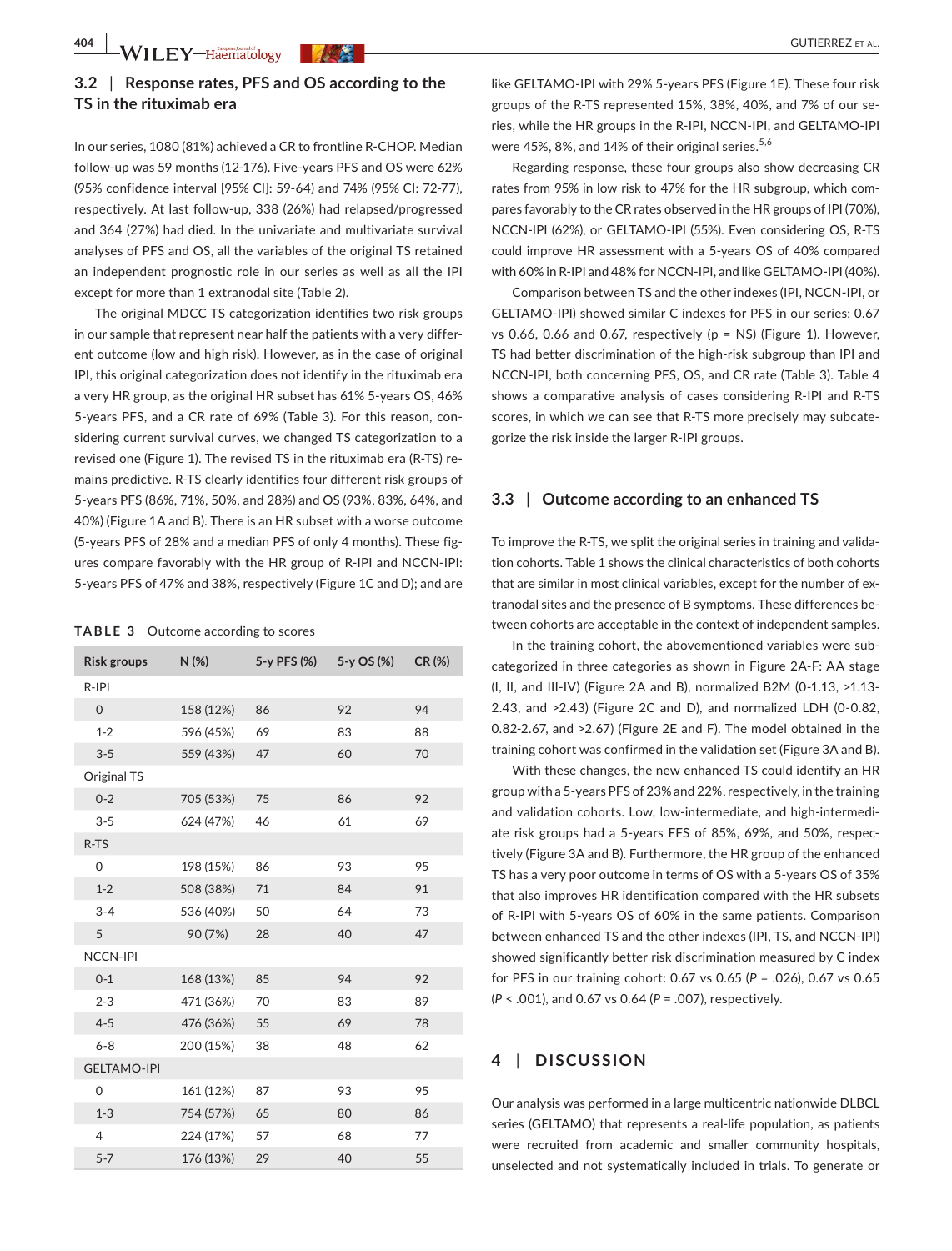

**FIGURE 1** PFS using TS (A), R-TS (B), R-IPI (C), and NCCN-IPI (D)

| <b>R-IPI Risk groups</b> | $N$ (%)   | 5-y PFS (%) | $5-y$ OS (%) | <b>CRR (%)</b> | R-TS             | $N(\%)$   | 5-y PFS (%) | $5-y$ OS $(\%)$ | <b>CRR (%)</b> |
|--------------------------|-----------|-------------|--------------|----------------|------------------|-----------|-------------|-----------------|----------------|
| Low(0)                   | 158 (12%) | 86          | 92           | 94             | Low(0)           | 109 (69%) | 90          | 95              | 95             |
|                          |           |             |              |                | Int low $(1-2)$  | 49 (31%)  | 77          | 87              | 90             |
| Intermediate (1-2)       | 596 (45%) | 69          | 83           | 88             | Low(0)           | 87 (15%)  | 81          | 93              | 94             |
|                          |           |             |              |                | Int low $(1-2)$  | 355 (60%) | 72          | 85              | 91             |
|                          |           |             |              |                | Int high $(3-4)$ | 145 (24%) | 56          | 72              | 78             |
|                          |           |             |              |                | High $(5)$       | 9(1%)     | 44          | 78              | 67             |
| High $(3-5)$             | 559 (43%) | 47          | 60           | 70             | Int low $(1-2)$  | 95 (17%)  | 64          | 76              | 89             |
|                          |           |             |              |                | Int high $(3-4)$ | 386 (69%) | 47          | 61              | 71             |
|                          |           |             |              |                | High(5)          | 78 (14%)  | 26          | 36              | 44             |

evaluate a prognostic score in an aggressive lymphoma with a standard therapy as DLBCL, we believe that not only is it essential to consider death from any cause and disease progression, but also not achieving a CR. In an aggressive lymphoma, this last situation is also considered a failure because it will be followed by a short progression-free period,

compared with indolent lymphoma where a partial response or even a stable disease could be acceptable to prolong survival. But on the other hand, information provided by OS may be influenced by several treatment lines or different approaches that may bias the analysis and make it sample-dependent. Therefore, to increase accuracy our main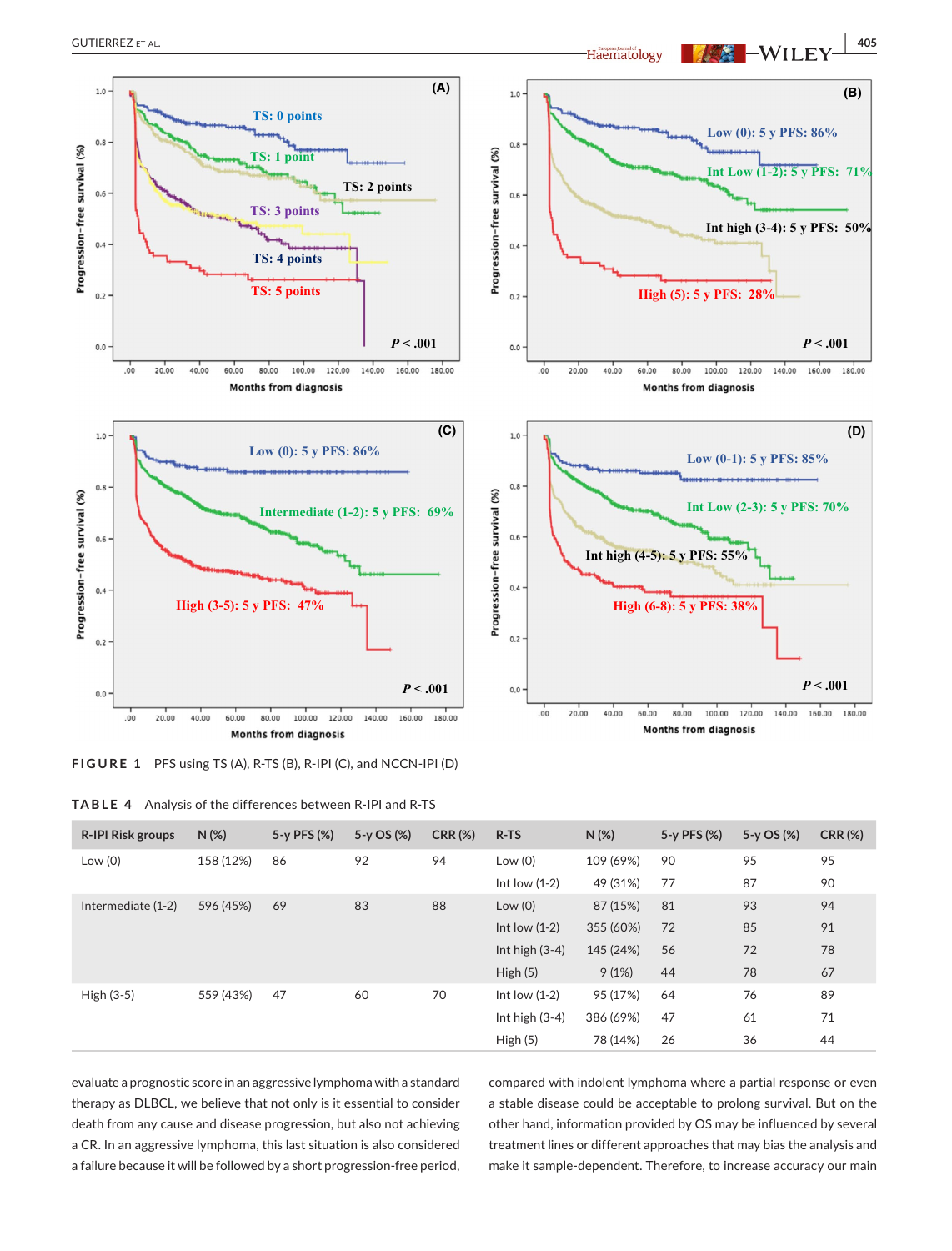

**FIGURE 2**  Original and further refined categorization of three variables of the original TS in the training sample: AA stage (A and B), LDH (C and D), and B2M (D and E)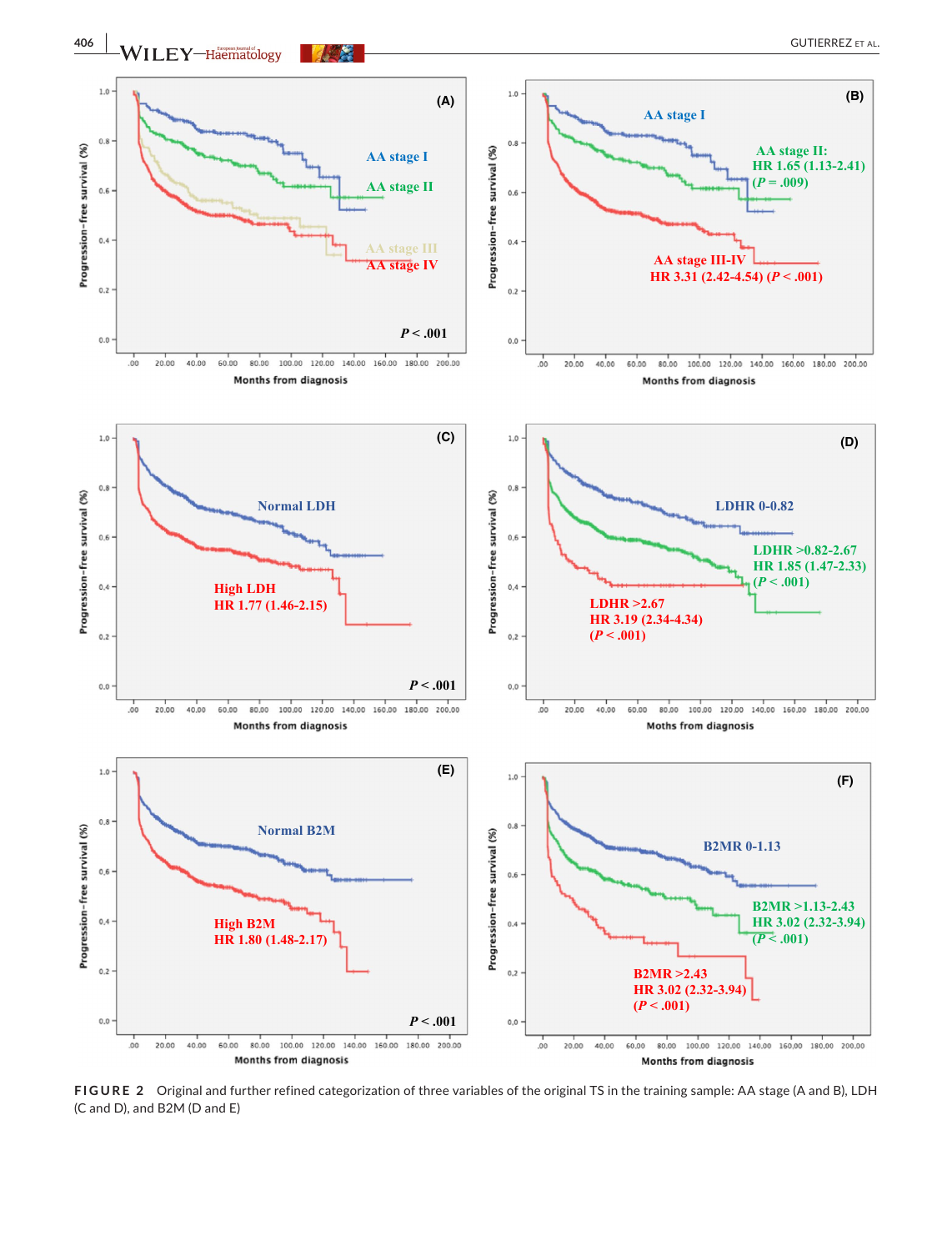

**FIGURE 3** PFS using enhanced TS in the training (A) and validation (B) samples

endpoint was PFS, also including not achieving a CR as progression event, in a homogeneously treated with R-CHOP series, in contrast to most other scores reported in DLBCL.<sup>6,8,15</sup>

Tumor Score is enriched with three tumor-related variables not present in the IPI: B2M, bulky mass, and B symptoms. B2M is a small polypeptide light chain that forms part of the major histocompatibility complex (MHC) class I antigens. Several works have shown its prognostic role in DLBCL both in the pre- $9,16$  and postrituximab eras.<sup>17,18</sup> As white blood cell membrane is the main source of serum B2M, lymphoid malignancies with great tumor burden and high rates of cellular turnover have been associated with elevated B2M levels. As B2M is mainly excreted by the kidneys, renal failure might be a cause of serum elevation<sup>17</sup> as well as in inflammation or the elderly.<sup>18</sup> The addition of B2M to the primary variables of IPI clearly improves risk assessment as we recently reported in the GELTAMO-IPI, $^8$  recently confirmed in an independent series.<sup>19</sup> The presence of B symptoms (fever > 38°C, weight loss > 5%, or night sweats) is a known adverse prognostic factor in patients with non-Hodgkin lymphoma (NHL). They are related to increased levels of inflammatory proteins such as C-reactive protein  $(CRP)^{20}$  and cytokines as interleukin-6 (IL-6).<sup>21,22</sup> Also, patients with higher levels of inflammatory markers have a worse outcome in terms of response rates and survival.23 Several studies both pre- and postrituximab have shown the adverse prognostic role of bulky disease. $9,24$  This was analyzed in the MabThera International Trial (MInT), where this adverse prognostic effect was shown to be decreased but not overcome when receiving Rituximab in young patients with good prognosis DLBCL. The original TS considered 7 cm as the cutoff for bulky mass, but MInT study defined 10 cm in the maximum tumor diameter as the optimal cutoff for bulky disease consideration in the rituximab era. $^{24}$  In fact, in our series, most of the centers used the 10-cm cutoff and this variable remained with an independent significance for PFS and OS.

In this series, we found that all variables of the original TS and all but one (more than one extranodal site) in the IPI retained their independent significance both for PFS and OS. This coincides with several other series reported in the rituximab era, particularly when the other relevant variables of IPI are present in the model.<sup>6,8,25,26</sup> Rituximab generated a significant improvement in patients with B-cell lymphomas. Any change in the outcome may modify the risk assessment. This occurred with the IPI when re-evaluated postrituximab where the categorization changed from 4 to 3 risk groups<sup>5</sup> in the R-IPI. However, the main problem was that the HR patients had a PFS or OS higher than 50%, and so in the rituximab era, there is a need to identify patients with much worse prognosis candidates to receive alternative treatments.

In our study, R-TS showed a change from the two original to four identifiable prognostic groups (Figure 1A and B). But the most critical point is that we can see a fully differentiated HR subgroup with a 28% 5-years PFS and only 4 months of median PFS, obtaining an important improvement in the HR identification (47% and 38% 5-years PFS for R-IPI and NCCN-IPI, respectively). This better HR assessment may also be observed when considering OS and CR rates (Tables 3 and 4). Only GELTAMO-IPI (also proposed by our group) has similar results in terms of PFS and OS but with a more complicated design that includes subcategorization of two variables (age and ECOG PS). R-TS is easier to calculate in the daily clinical practice and better predicted an HR subpopulation with lower CR rates (Table 3).

Furthermore, we present an enhanced TS obtained through a refined categorization of three variables of the original TS. With this new index, we can identify a HR subgroup of 22% that highly improves risk assessment in DLBCL. And the most important point is that we obtain this HR information with easily available variables at the time of diagnosis, without the need for more complex and time-consuming, translational biomarkers. However, new tumor-related translational prognostic factors such as cell-of-origin or myc/ bcl-2 expression, between others, should be tested for a role inside clinical prognostic scores to guide DLBCL treatment decisions, and we plan to use R-TS or enhanced TS as backbones for this purpose.